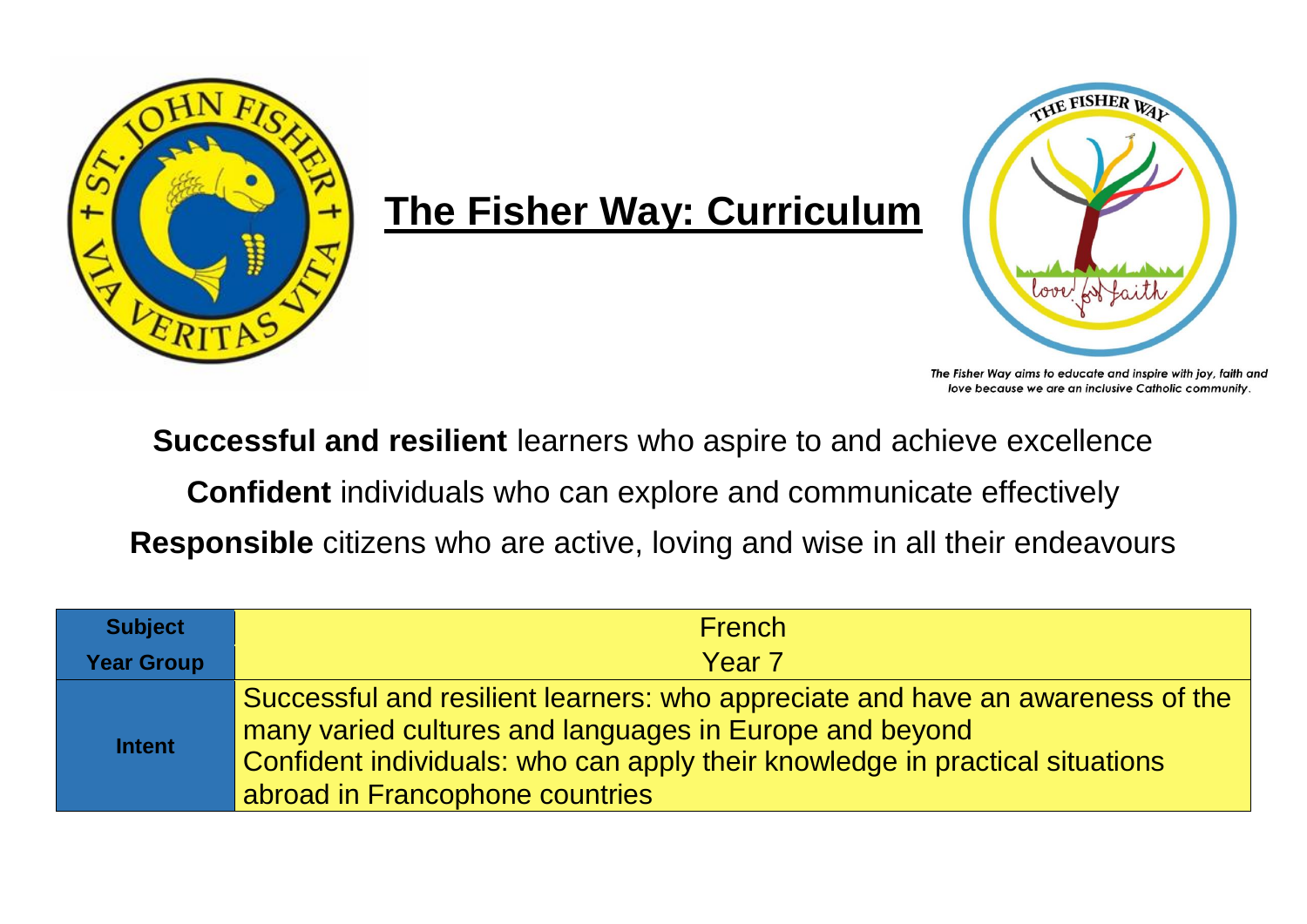|                                         | Responsible citizens: who have empathy and understanding of cultural diversity<br>at home and further afield; global citizens                                                                                                                                                                                                                                                                                                                     |                                                                                                                       |                                                                                                                                                                                                              |                                                                                                                                                                                                              |                                                                                                                                                             |                                                                                                                                                                      |  |  |  |
|-----------------------------------------|---------------------------------------------------------------------------------------------------------------------------------------------------------------------------------------------------------------------------------------------------------------------------------------------------------------------------------------------------------------------------------------------------------------------------------------------------|-----------------------------------------------------------------------------------------------------------------------|--------------------------------------------------------------------------------------------------------------------------------------------------------------------------------------------------------------|--------------------------------------------------------------------------------------------------------------------------------------------------------------------------------------------------------------|-------------------------------------------------------------------------------------------------------------------------------------------------------------|----------------------------------------------------------------------------------------------------------------------------------------------------------------------|--|--|--|
| <b>Narrative</b>                        | For students who have previously studied French at KS2, we aim to revisit the basics in order to allow those with no prior knowledge<br>of the language to move forward at the same pace.<br>By the end of Year 7, All learners will be able to recognise and use vocabulary in the topics covered below.<br>We aim to increase confidence linguistically, allowing learners to utilise the language they have acquired, for everyday situations. |                                                                                                                       |                                                                                                                                                                                                              |                                                                                                                                                                                                              |                                                                                                                                                             |                                                                                                                                                                      |  |  |  |
| <b>Half term</b>                        | Autumn 1                                                                                                                                                                                                                                                                                                                                                                                                                                          | <b>Autumn 2</b>                                                                                                       | Spring 1                                                                                                                                                                                                     | Spring 2                                                                                                                                                                                                     | <b>Summer 1</b>                                                                                                                                             | Summer 2                                                                                                                                                             |  |  |  |
| <b>Knowledge</b><br>(topics<br>studied) | Introducing yourself<br>*Numbers (1-100)<br>Days of the week<br><b>Months</b><br>colours<br>classroom objects                                                                                                                                                                                                                                                                                                                                     | Assessment 1,<br><b>Family and</b><br>descriptions                                                                    | countries<br>nationalities<br>pets<br>opinions                                                                                                                                                               | School, subjects,<br>time, clothes, Intro to<br><b>Present tense</b>                                                                                                                                         | likes/dislikes<br>hobbies                                                                                                                                   | weather and<br>holiday plus<br><b>ALLER</b>                                                                                                                          |  |  |  |
| <b>Key skills</b>                       | Spelling, use of<br>accents,<br>questioning and<br>responses: Basic<br>Role-plays. Basic<br>Vocab                                                                                                                                                                                                                                                                                                                                                 | Using the verbs<br>'Avoir'/'Etre',<br><b>Negatives, Simple</b><br>translations,                                       | <b>Creating longer</b><br>sentences using<br>connectives and<br>opinions                                                                                                                                     | <b>Use of Present tense</b><br>and adjectives to<br>write at greater<br>length. Reading and<br>understanding of<br>longer paragraphs.                                                                        | Listening to more<br>challenging material<br>and picking out key<br>words. Pair<br>work/Role plays                                                          | Use the<br><b>IMMEDIATE</b><br>future tense and<br>express future<br>plans.                                                                                          |  |  |  |
| <b>Cultural capital</b>                 | <b>Introduction to MFL</b><br>and ways of<br>making yourself<br>understood in<br>another language.<br><b>Conversing with</b><br>others in French                                                                                                                                                                                                                                                                                                  | Expressing<br>information about<br>oneself and one's<br>family and<br>understanding<br>information given<br>by others | Giving/understandin<br>g information about<br>oneself/others i.e.:<br><b>Nationality and</b><br>having awareness<br>of where France is<br>geographically, in<br>relation to other<br><b>Countries in the</b> | <b>Understanding the</b><br>French school system<br>and differences in<br>school days France V<br>England. An ability to<br>Tell the time (in<br>English and French).<br>To express<br>preferences regarding | An ability to<br>express<br>likes/dislikes and<br>understand those of<br>others and to<br>express and<br>understand why?<br>Being able to<br>understand and | Being able to<br>describe weather<br>and give opinions<br>and talk<br>about/understand<br>holiday<br>plans employing<br>the Future tense.<br><b>Opportunities to</b> |  |  |  |